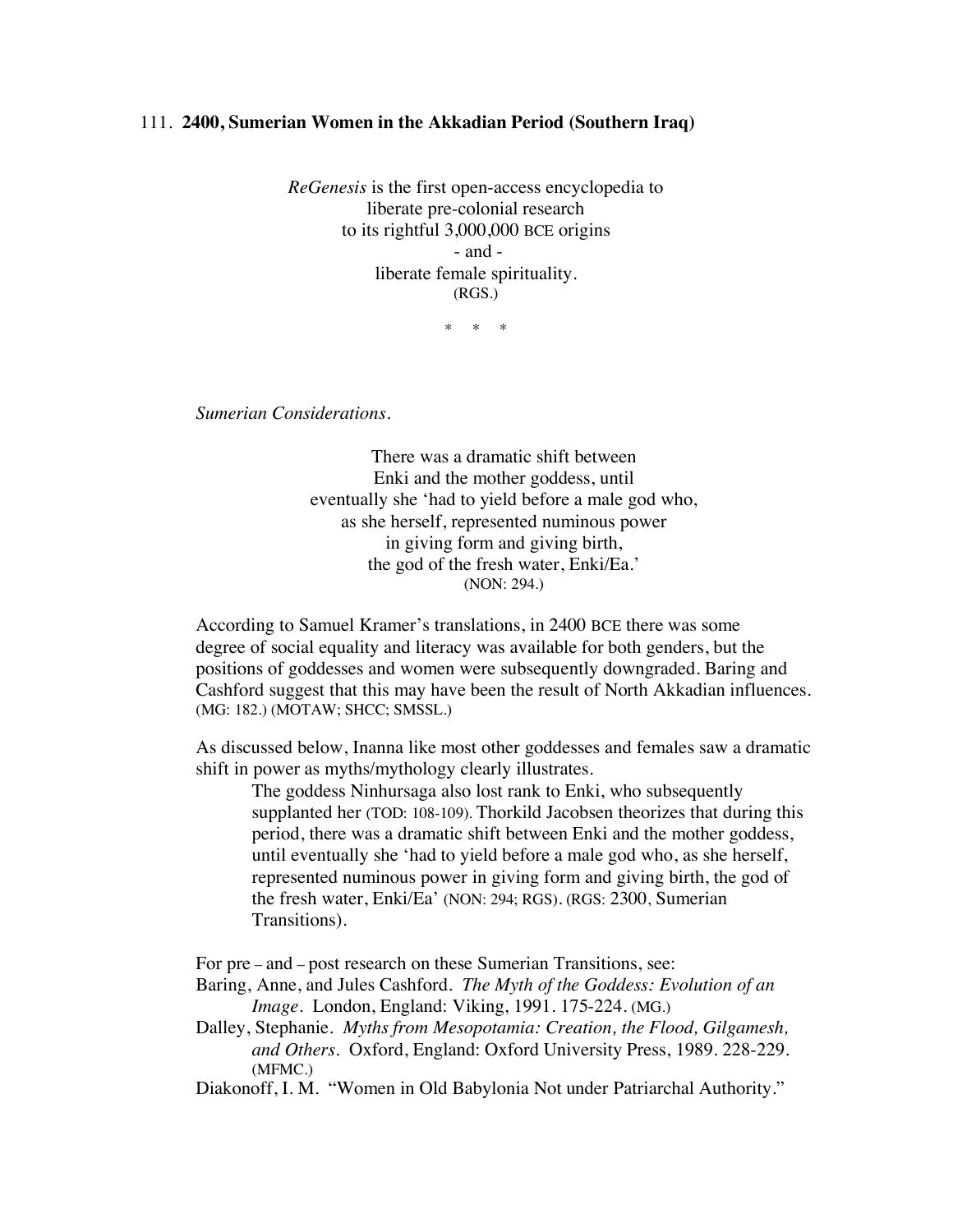*Journal of the Economic and Social History of the Orient* 29.3 (Oct. 1986): 225-238. (WOB.)

Gadotti, Alhena. "Portraits of the Feminine in Sumerian Literature." *Journal of the American Oriental Society* 131.2 (Apr.-Jun. 2011): 195-206. (PFS.)

Jacobsen, Thorkild. "Notes on Nintur." *Orientalia* 42 (1973): 294. (NON.)

- Kramer, Samuel Noah. *From the Poetry of Sumer*. Berkeley, CA: University of California, 1979. (FPS.)
- Meier, Samuel A. "Women and Communication in the Ancient Near East." *Journal of the American Oriental Society* 111. 3 (Jul.-Sep. 1991): 540-547. (WAC.)
- Nilson, Sherrill V. *Gilgamesh in Relationship: A Feminist, Kleinian Hermeneutic of the Contemporary Epic.* Diss. CIIS, 2000. Ann Arbor, MI: ProQuest/UMI, 2000. (Publication No. AAT 9992393.) (GIR.)
- Sandars, N. K. *Epic of Gilgamesh: An English Version with an Introduction.* Harmondsworth, England: Penguin Books, 1971. (EOG.)
- Starhawk. *Truth or Dare: Encounters with Power, Authority, and Mystery.* San Francisco, CA: Harper & Row, 1987. 32-40. (TDE.)
- Wakeman, Mary K. "Ancient Sumer and the Women's Movement: The Process of Reaching Behind, Encompassing and Going Beyond." *Journal of Feminist Studies in Religion* 1.2 (Fall 1985): 9-27. (ASWM.)

Further transitional research, plus Kramer's theories: 2300, Sumeria Transitions; and 2370-2316, Akkadian Enheduanna and Inanna's Hymns. (RGS.)

Further research on various time – lines plus creation myths that are gender – inclusive:

- Bakan, David. *And They Took Themselves Wives*. San Francisco, CA: Harper and Row: 1979. (ATT.)
- Bird, Phyllis A. *Missing Persons and Mistaken Identities: Women and Gender in Ancient Israel.* Minneapolis, MN: Fortress Press, 1997. (MPMI.)
- Callahan, Tim. *Secret Origins of the Bible.* Altadena, CA: Millennium Press, 2002. 30-55. (SOTB.)
- Gage, Matilda Joslyn. Ed. Sally Roesch Wagner. *Woman, Church, and State: A Historical Account of the Status of Woman through the Christian Ages, with Reminiscences of the Matriarchate*. 1893. Modern Reader's Edition. Aberdeen, SD: Sky Carrier Press, 1998. (WCS.)
- George, Arthur L., and Elena George. *The Mythology of Eden*. Lanham, MD: Hamilton Books, 2014. (TMOE.)
- Graham, Lloyd. *Deceptions and Myths of the Bible*. New York, NY: Carol Pub. Group, 1997. (DMB.)
- Kien, Jenny. *Reinstating the Divine Woman in Judaism.* Parkland, FL: Universal Publishers, 2000. (RDW.)
- Martos, Joseph, and Pierre Hégy. *Equal at the Creation: Sexism, Society, and*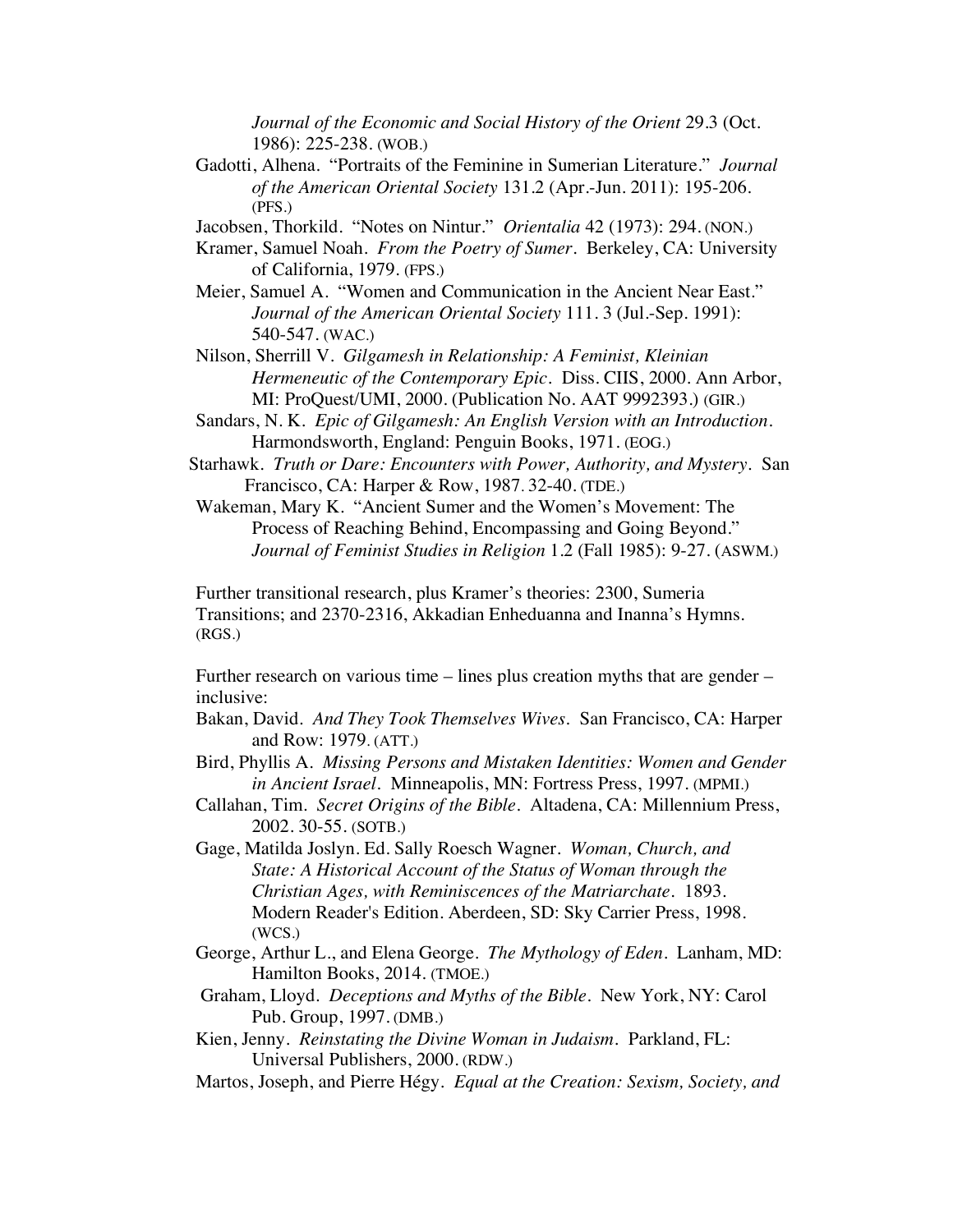*Christian Thought*. Toronto, Canada: University of Toronto Press, 1998. (EAC.)

- Philpot, J. H. *The Sacred Tree: or, the Tree in Religion and Myth*. London, England: Macmillan, 1897. (ST.)
- Shryock, Andrew, Daniel L. Smail, and Timothy K. Earle. *Deep History: The Architecture of Past and Present*. Berkeley, CA: University of California Press, 2011. (DH.)
- Stanton, Elizabeth C. *The Woman's Bible*. Seattle, WA: Coalition Task Force on Women and Religion, 1974. (TWB.)
- Taussig, Hal. *A New New Testament: A Reinvented Bible for the Twenty-First Century Combining Traditional and Newly Discovered Texts*. Boston, MA: Houghton Mifflin Harcourt, 2013. (NNT.)
- Teubal, Savina J. *Sarah the Priestess: The First Matriarch of Genesis*. Athens, OH: First Swallow Press, 1984. (STP.)
- \_\_\_\_\_. *Ancient Sisterhood: The Lost Traditions of Hagar and Sarah*. Athens, OH: Swallow Press, 1990. xxv. (ASLT.)
- Thompson, William Irving. *The Time Falling Bodies Take to Light: Mythology, Sexuality and the Origins of Culture.* London, England: Rider/Hutchinson, 1981. (TFB.)
- White, Lynn Jr. "The Historical Roots of Our Ecologic Crisis." *Science* 155. 3767 (Mar. 10, 1967): 1203-1207. (HRE.)

IMAGE: MAP: NEAR EAST.

SLIDE LOCATION MAPS, SHEET 1, ROW 3, SLEEVE 2, SLIDE #28, BCE. IT\_MAP\_S1\_R3\_SL2\_S28.jpg SHOT ON LOCATION: METROPOLITAN MUSEUM OF ART: NEW YORK, NY. NOTE 1: FIELDWORK PROJECT 2002.

IMAGE: INANNA'S TEMPLE: URUK, BABYLON. PHOTO: © GSA. DESCRIPTION: INANNA'S TEMPLE, URUK. SLIDE LOCATION NEAR EAST, SHEET 7, ROW 3, SLEEVE 3, SLIDE #10, BCE. CU\_NEA\_S7\_R3\_SL3\_S10.jpg SHOT ON LOCATION: BRITISH MUSEUM: LONDON, ENGLAND. NOTE 1: URUK, INANNA'S SACRED CENTER, WAS THE LOCATION OF THESE FIRST SUMERIAN WRITTEN TABLETS, DATING C. 3100. (POTW: 22; RGS.) NOTE 2: FIELDWORK PROJECT 2002.

IMAGE: INANNA/ISHTAR/ANAHITA: SUSA ACROPOLIS, SW IRAN. PHOTO: © GSA. DESCRIPTION: INANNA'S SUMERIAN TEMPLE LEVEL 7A AT NIPPUR, BABYLONIA JUST BELOW BABYLON (IRAQ). SLIDE LOCATION NEAR EAST, SHEET 6, ROW 4, SLEEVE 4, SLIDE #15, EARLY DYNASTIC IIIb PERIOD. CU\_NEA\_S6\_R4\_SL4\_S15.jpg SHOT ON LOCATION: METROPOLITAN MUSEUM OF ART: NEW YORK, NY. NOTE 1: MESOPOTAMIAN MOON (LUNAR) RELIGION AT MAMRE INCLUDED ASHERAH AS MOON AND TREE GODDESS OF THE MOTHERS (RGS). NOTE 2: "DURING THE OLD BABYLONIAN AKKADIAN PERIOD, C. 1800-1700 BCE, RELIGIOUS RESIDENCES FOR CLOISTERED PRIESTESSES INCLUDED NIPPUR AND SIPPAR IN MESOPOTAMIA (RGS)." NOTE 3: FIELDWORK PROJECT 2002.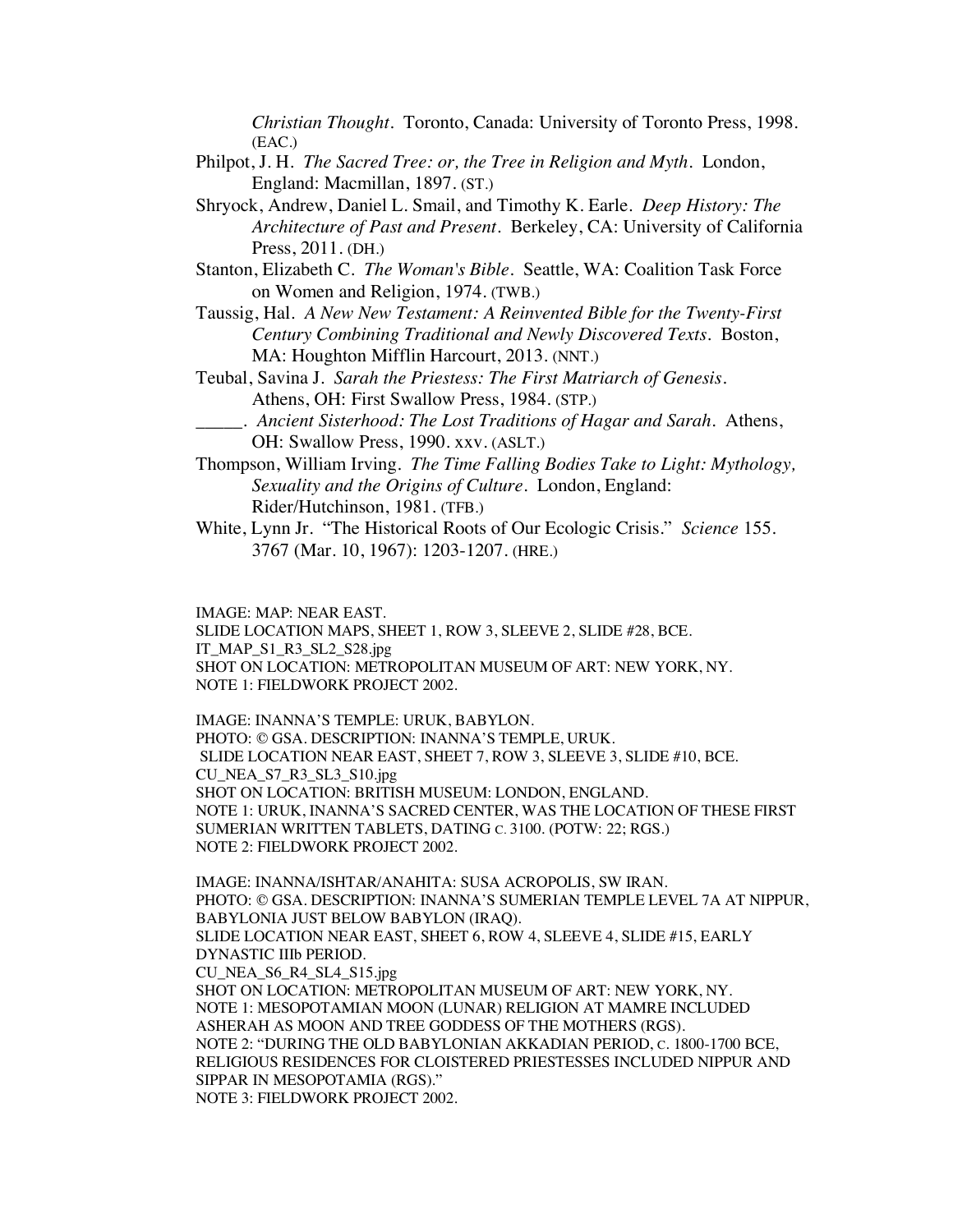IMAGE: EUPHRATES RIVER: BABYLONIA. PHOTO: © GSA. DESCRIPTION: EUPHRATES RIVER ABOVE THE PERSIAN GULF, BABYLONIA. SLIDE LOCATION NEAR EAST, SHEET 8, ROW 3, SLEEVE 3, SLIDE #2, BCE. CU\_NEA\_S8\_R3\_SL3\_S2.jpg LOCATION: EUPHRATES RIVER: BABYLONIA. NOTE 1: FIELDWORK PROJECT.

IMAGE: INANNA WITH LIONS: BURNEY RELIEF. PHOTO: © GSA. DESCRIPTION: WINGED INANNA WITH CROWN OF HORNS AND TALON FEET STANDING ON TWO LIONS AND FLANKED BY OWLS. BURNEY RELIEF. SLIDE LOCATION NEAR EAST, SHEET 6, ROW 1, SLEEVE 4, SLIDE #16cE, c. 2000. CU\_NEA\_S6\_R1\_SL4\_S16cE.jpg

SHOT ON LOCATION, BRITISH MUSEUM: LONDON, ENGLAND. (II: 272-3; FLANE: 1- 11).

NOTE 1: INANNA'S NAMES INCLUDE ERESHKIGAL, ISHTAR, LILITH, OR LILITU. (D. COHEN'S 4-20-04 CORRESPONDENCE.)

NOTE 2: ALSO, HENRI FRANKFORT BELIEVES THAT THIS RELIEF "REPRESENTS THE SUPERNATURAL BEING KILILI IN AKKADIAN." (FLANE: 1-2.) NOTE 3: FIELDWORK PROJECT 1998-2002.

PHOTO NOTE: REMOVE LEFT LIGHTING, CHRISI KARVONIDES' TEAM.

IMAGE: DOUBLE GODDESS INANNA/ERESHKIGAL: BABYLON. PHOTO: © GSA. DESCRIPTION: STIFF NUDE SNAKE – BIRD INANNA/ERESHKIGAL GODDESS, UR, BABYLON. SLIDE LOCATION NEAR EAST, SHEET 2, ROW 2, SLEEVE 3, SLIDE #20, 4000-3500 BCE. CU\_NEA\_S2\_R2\_SL3\_S20.jpg SHOT ON LOCATION: BRITISH MUSEUM: LONDON, ENGLAND. NOTE 1: SCHEMATIC RENDERING SIMILAR TO CUCUTENI STIFF NUDE GRAVE FINDS. (LOG: 199; COG: 111.)

NOTE 2: FIELDWORK PROJECT 1998-2002.

IMAGE: INANNA HOLDING HER BREASTS: BABYLON. PHOTO: © GSA. DESCRIPTION: MULTIPLE IMAGES OF INANNA HOLDING HER BREASTS. SLIDE LOCATION NEAR EAST, SHEET 12, ROW 2, SLEEVE 3, SLIDE #31 , BCE. CU\_NEA\_S12\_R2\_SL3\_S31.jpg SHOT ON LOCATION: BRITISH MUSEUM: LONDON, ENGLAND. NOTE 1: OTHER POSSIBILITY IS WISDOM GODDESS PINIKIR/KIRIRISHA (WA: 222) OR ASHERAH (GAT: 43-44; RGS). NOTE 2: FIELDWORK PROJECT 1998-2002.

IMAGE: RELIEF OF INANNA'S REED HUT: URUK, BABYLON. PHOTO: ALABASTER RELIEF OF INANNA'S REED HUT OR TENT ON A *TROUGH* (HOLE-LIKE TUBE) POSSIBLY USED FOR KNEADING PURPOSES, URUK, BABYLON. SLIDE LOCATION, SHEET , ROW , SLEEVE , SLIDE # , BCE. NOTE 1: KING JOSIAH. "PULLED DOWN THE HOUSE OF THE SACRED MALE PROSTITUTES WHICH WAS IN THE TEMPLE OF YAHWEH AND WHERE THE WOMEN WOVE CLOTHES FOR ASHERAH (II K 23.7)." NOTE 2: FIELDWORK PROJECT. PHOTO NOTE: ILLUSTRATION TBD, CHRISI KARVONIDES' TEAM

IMAGE: ENKI IN THICKET: UR, IRAQ.